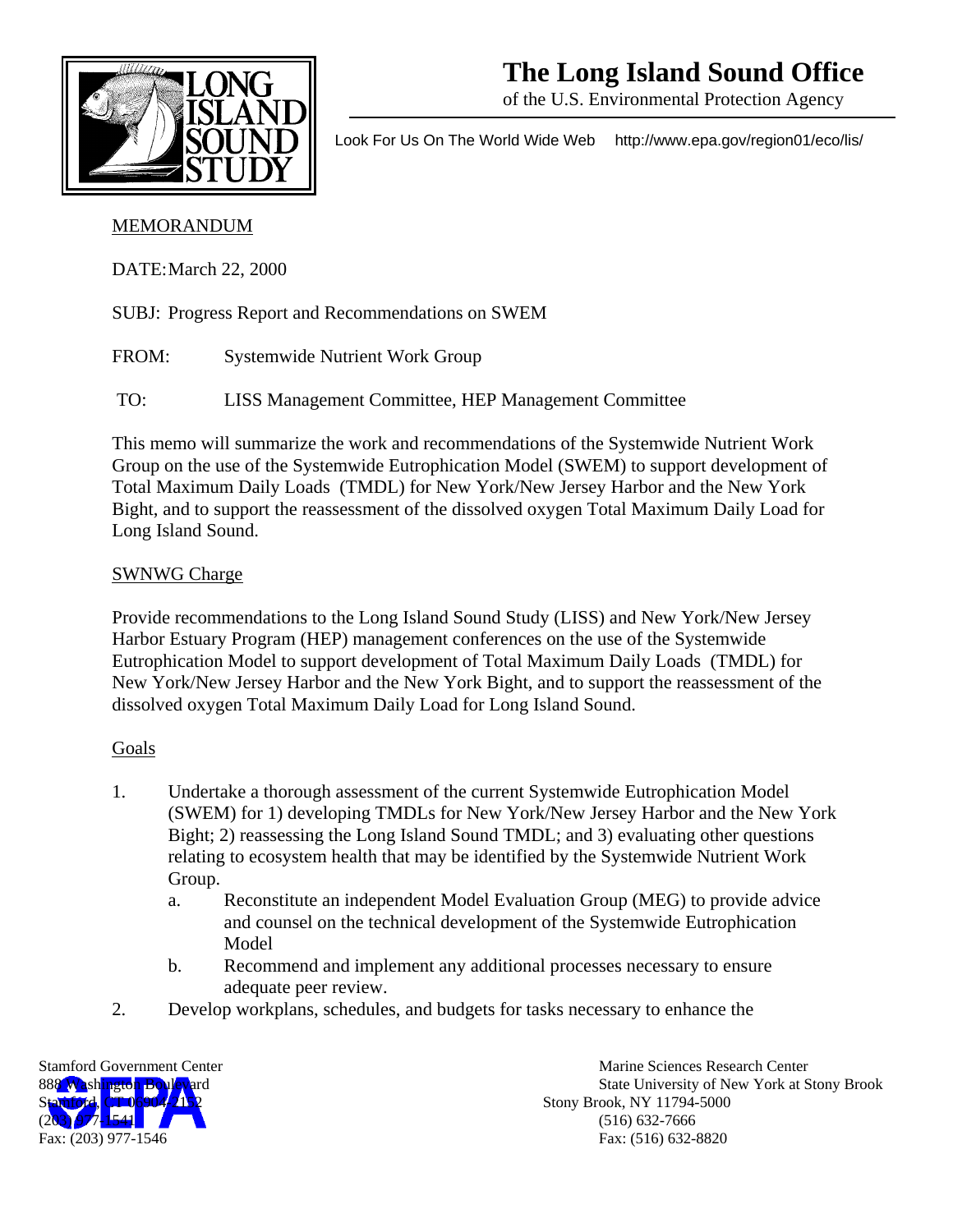Systemwide Eutrophication Model for TMDLs consistent with the scheduled requirements of the LISS and HEP.

- 3. Develop options and make recommendations for providing long-term access to the SWEM for ongoing analyses.
- 4. Develop suitable endpoints for TMDLs, considering dissolved oxygen levels, nutrient concentrations, nuisance algal blooms, submerged aquatic vegetation.
- 5. Involve the stakeholders through the LISS and HEP technical and citizen advisory committees and other means.

#### Progress to Date

The work group convened its first meeting on January 20, 1999 and met five additional times over the course of the year, four with a Model Evaluation Group convened to provide an independent assessment of SWEM. A sixth meeting was held on February 16 to review the work group's recommendations provided herein. Work group, MEG, and Work group mailing list members are provided as attachment 1.

The work group and MEG reviewed SWEM over the course of three meetings at which HydroQual, Inc. provided a model overview, information on model hydrodynamics, and information on water quality.

The work group summarized comments on the SWEM resulting from the three meetings. These comments were transmitted to HydroQual and were the subject of a fourth work group/MEG meeting on November 23, 1999 to review information responding to the comments.

The MEG discussed their overall recommendations on SWEM on a December 8, 1999 conference call. The work group reviewed the MEG comments and then developed the recommendations presented below on a January 13, 2000 conference call.

#### Recommendations on Model Calibration/Validation

- 1. Additional work is required to calibrate SWEM for the NJ tributaries. This work is estimated at six months and \$150,000.
	- a. NJDEP is willing to fund the required effort and has initiated discussion with HydroQual, Inc. to directly contract for the necessary work.
	- b. No additional data collection is expected to be required. NJDEP will take the lead in confirming the sufficiency of existing data.
	- c. The NJ harbor dischargers are willing to work with the state to provide existing information to accomplish this effort.
- 2. In regard to overall hydrodynamics, the MEG accepts the model.
	- a. The East River transport is very sensitive to changes in the model (e.g., model geometry in eastern LIS).
	- b. CTDEP remains concerned that adjustments to improve the water quality calibration have resulted in a reduced match between model predictions on East River transport and data.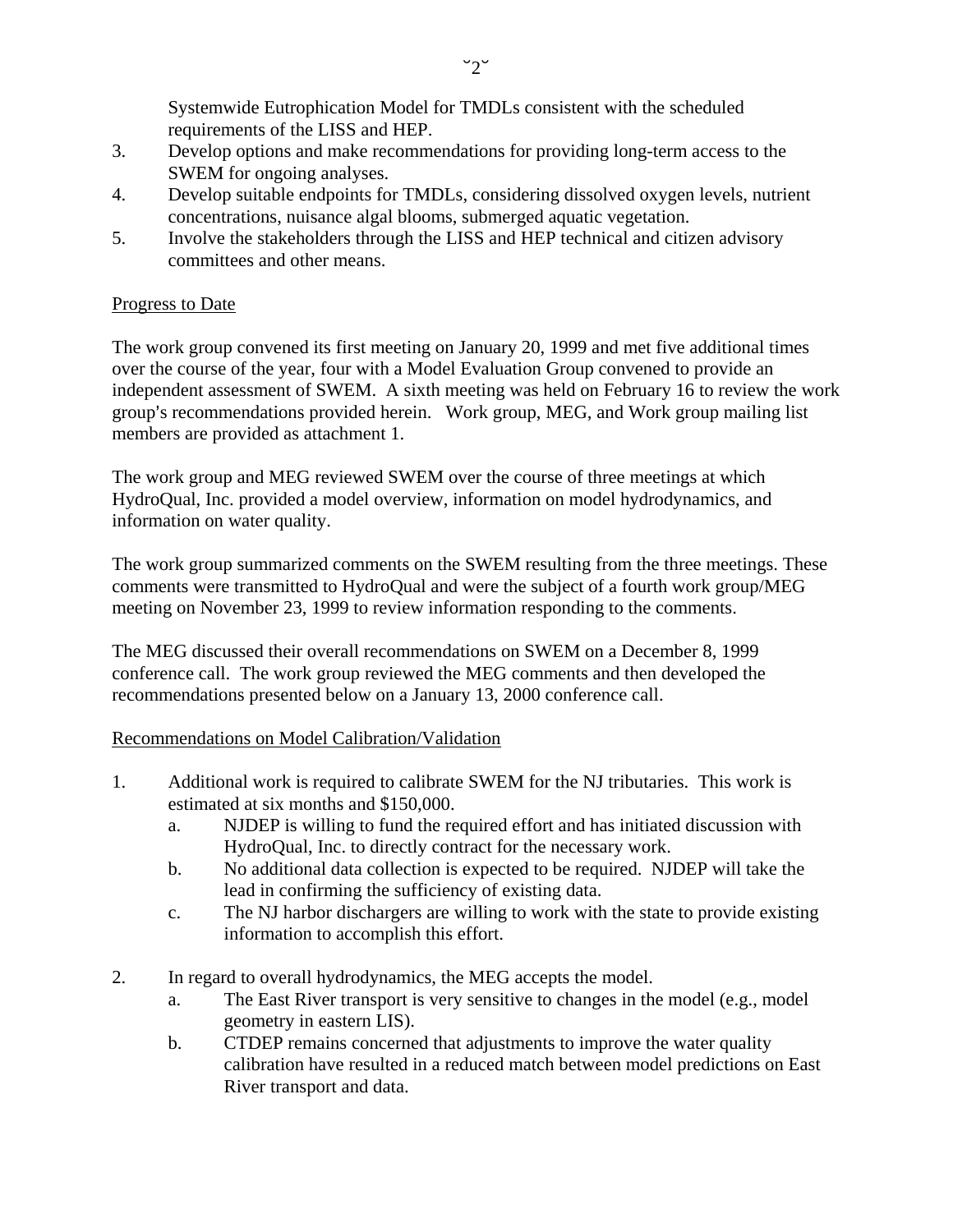- 3. In regard to overall water quality, the MEG accepts the model.
	- a. One issue requires additional assessment. Primary production calculations from available field data were compared to the calibration data as  $gO_2/m^2$ /day. In some areas the match was good. In other areas the model calculated much less than the measured value. Considering the concerns raised in regard to this issue on the Chesapeake Bay Model (see attachment 3), careful review now is warranted to avoid future delays. It's recommended that summed seasonal and annual primary production calculated by the model over various regions, averaged down to  $\rm m^2$ /day,  $\rm m^2$ /season, should be compared to available data collected during the same month/season. Because of limited data, the comparisons can be made among data from different years. The purpose of this comparison is to gain additional insight into whether the range of model output matches the range of the natural system. BOD/CBOD data should likewise be compared to model respiration. This information would be provided to the MEG for additional assessment.
		- i. NYCDEP will support HydroQual's work in this area. The work group and MEG will review this information and make any recommendations in terms of model application and interpretation.

### Recommendation on Model Application

- 4. SWEM can be applied to Long Island Sound, Hudson River, and lower Harbor systems. (As described in item 1 above, additional calibration work is still needed for the NJ tributaries portions-Hackensack, Passiac, and Raritan.)
- 5. Development of a systemwide unit response matrix is not recommended because of the nonlinear response in some areas, particularly NY Harbor, to nutrient reductions. The feasibility of a unit response matrix for the NJ tributaries can be reviewed after completion of the calibration effort.
- 6. The SWNWG should form subcommittees for LIS and for NY/NJ Harbor for model application work. The Harbor Estuary Program should nominate a chair for its subcommittee. The combined SWNWG will meet to discussion systemwide issues.
- 7. For Long Island Sound:
	- a. The development of unit responses for each management zone is recommended. These can be used to develop trading ratios or a unit response matrix for screening purposes. Thirty-two model runs are necessary to develop matrices for both nitrogen and carbon and can be accomplished for \$160,000. An additional budget of \$25,000 should be allotted to allow for the actual development of the matrix from the model outputs.
	- b. Initially, LIS 3.0 scenarios should be repeated using SWEM, including the precolonial, base case, Phase III, Limit of technology at an estimated cost of \$20,000. These scenarios should incorporate any updates in loading.
- 8. For New York Harbor:
	- a. TMDL endpoints must be defined and specific commitments made on the area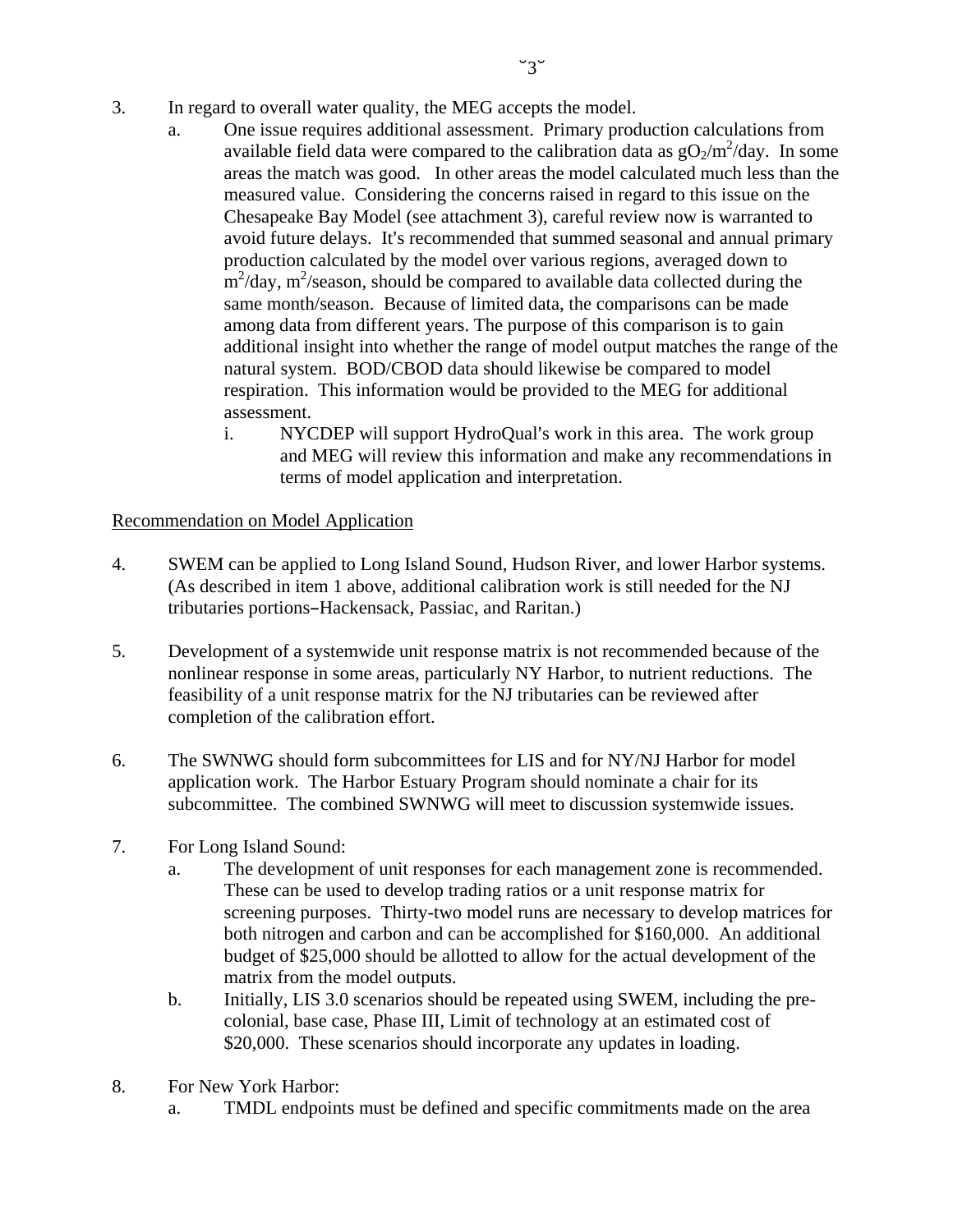and scope of TMDLs. These tasks should be the focus of work over the next year. This effort needs to be coordinated with the NYCDEP Use and Standards Attainment study. Once completed, the timeline for TMDL development presented here should be revisited.

- b. A matrix of control options, effectiveness, and costs must be developed. to support the development of model applications and TMDLs.
- 9. The LISS and HEP should consider a field program for water quality and hydrographic data to validate SWEM for an additional year.

#### Additional Workplan Tasks

The development of TMDLs will require tasks in addition to the development and application of SWEM identified above. A more detailed work plan and budget provided as attachment 2.

Please let me know if you have any questions.

Attachments

cc: Nutrient Work Group Mailing List Model Evaluation Group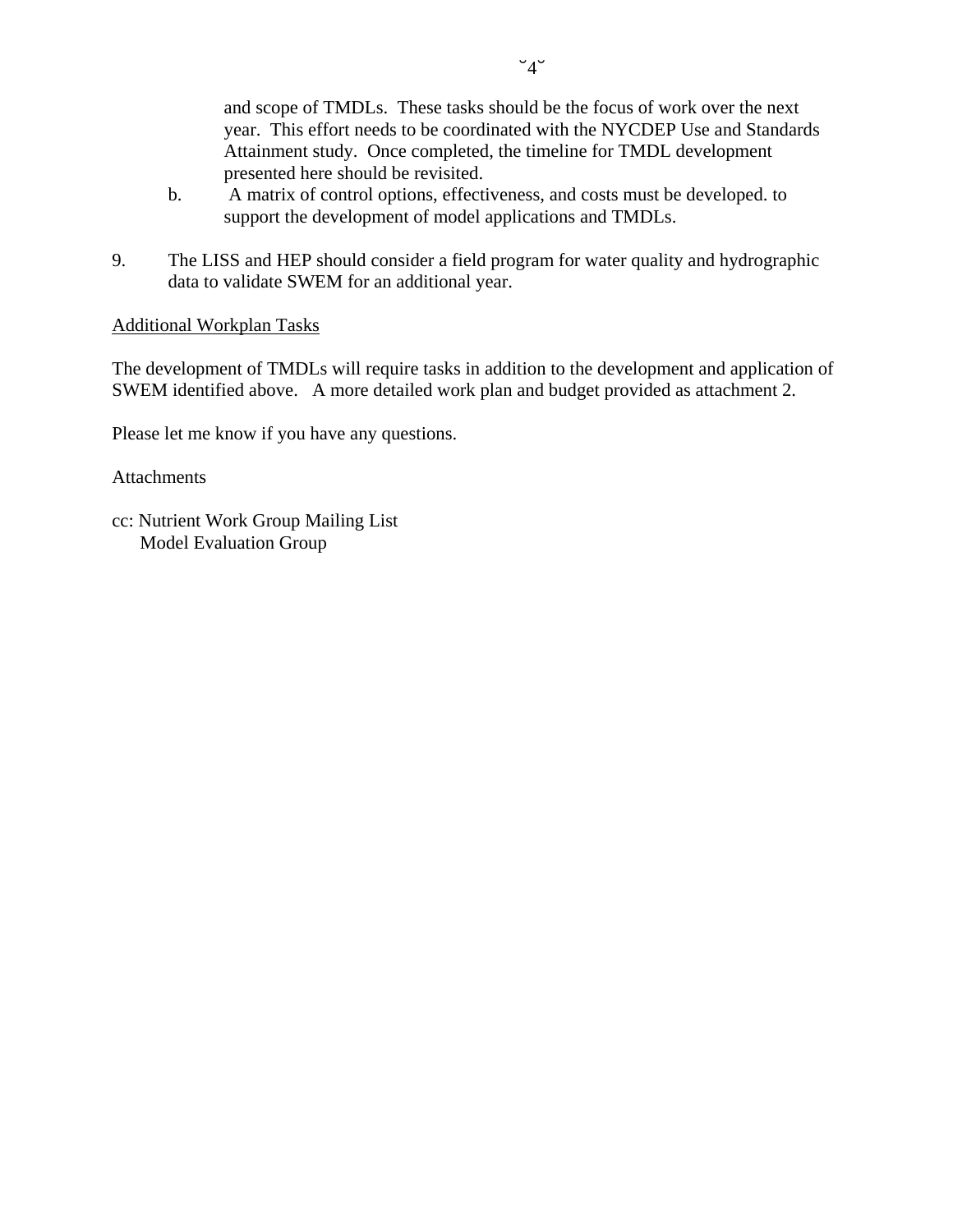| SWNWG Work Plan and Budget for TMDL Development                         |                     |                       |                                                                                  |  |  |
|-------------------------------------------------------------------------|---------------------|-----------------------|----------------------------------------------------------------------------------|--|--|
| <b>Task</b>                                                             | Lead                | Timeframe             | Cost                                                                             |  |  |
| <b>COMPLETE MODEL REVIEW</b>                                            |                     |                       |                                                                                  |  |  |
| 1. Calibrate SWEM for the NJ tributaries.                               | <b>NJDEP</b>        | June-November<br>2000 | \$150,000                                                                        |  |  |
| 2. Complete review of summed seasonal and annual<br>primary production  | <b>SWNWG</b>        | March-May 2000        | \$50,000 to be covered under existing<br>NYCDEP contract with HydroQual,<br>Inc. |  |  |
| 3. Develop subcommittees to address region-<br>specific planning needs. | <b>SWNWG</b>        | March-May 2000        | $\overline{\phantom{0}}$                                                         |  |  |
| <b>MODEL APPLICATION FOR LIS</b>                                        |                     |                       |                                                                                  |  |  |
| 1. Develop LIS unit responses matrix                                    | SWNWG/<br>HydroQual | June-October<br>2000  | \$185,000 total                                                                  |  |  |
| a. 30 model runs for both nitrogen and carbon                           | HydroQual           | 4 months              | (\$160,000)                                                                      |  |  |
| b. Development of the matrix from the model<br>outputs.                 | HydroQual           | 1 month               | $(\$25,000)$                                                                     |  |  |
| 2. Review/confirm base case loading data and<br>develop control options | <b>SWNWG</b>        | November-July<br>2001 | N/C                                                                              |  |  |
| a. Confirm SWEM base loads                                              |                     | 2 month               |                                                                                  |  |  |
| b. refine LIS watershed-based loads                                     |                     | 3 months              |                                                                                  |  |  |
| c. refine controls/costs for watershed controls                         |                     | 4 months              | $\overline{\phantom{a}}$                                                         |  |  |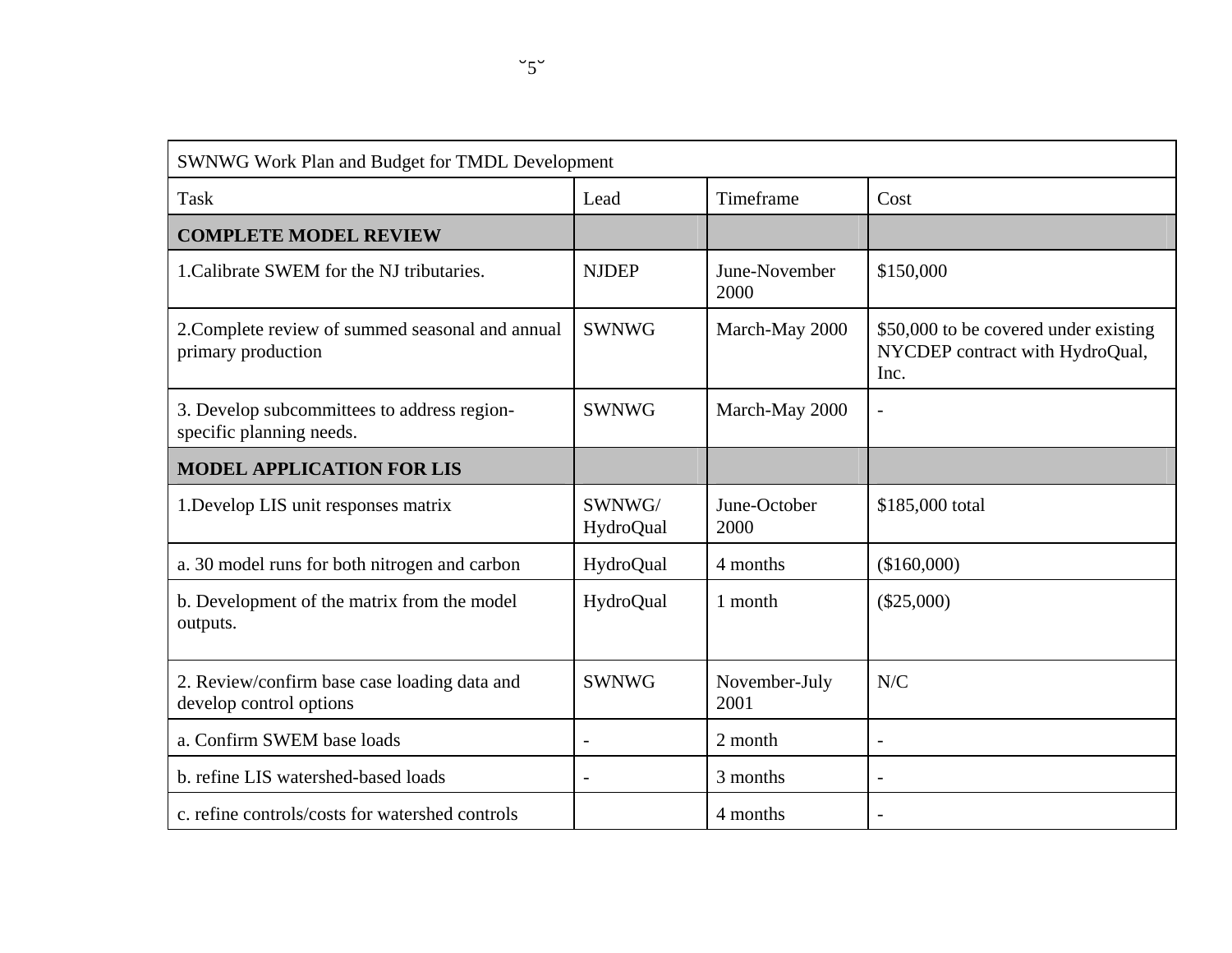| SWNWG Work Plan and Budget for TMDL Development                                                     |                              |                           |                          |  |  |
|-----------------------------------------------------------------------------------------------------|------------------------------|---------------------------|--------------------------|--|--|
| 3. Repeat LIS 3.0 scenarios using SWEM: pre-<br>colonial, base case, Phase III, Limit of technology |                              | August-October<br>2001    | \$25,000                 |  |  |
| 4. Consider marine DO criteria application for LIS                                                  | <b>SWNWG</b>                 | $\overline{\phantom{a}}$  |                          |  |  |
| a. relate DO model outputs to DO criteria develop<br>(consider algorithm developed by CBP)          | SWNWG/<br>contractor         | January-October<br>2001   | \$30,000                 |  |  |
| b. evaluate how nitrogen criteria will relate to DO<br>criteria                                     | <b>SWNWG</b>                 | January-March<br>2001     |                          |  |  |
| 5. Redo cost curve analysis for capital and O&M                                                     | SWNWG/<br>contractor         | October-March<br>2002     | \$30,000                 |  |  |
| 6. Develop and run new model scenarios for<br>reevaluation of LIS TMDL (assume 5)                   | SWNWG/<br>HydroQual          | April-September<br>2002   | \$30,000                 |  |  |
| 7. Apply each scenario to DO criteria to identify<br>effects and evaluate alternatives              | SWNWG/<br>contractor         | October-<br>December 2002 |                          |  |  |
| 8. Prepare reports documenting modeling results,<br>cost curve analysis, bioeffects                 | SWNWG/<br>HydroQual          | January-June 2002         | \$7,000                  |  |  |
| 9. Complete review of nitrogen reduction targets                                                    | <b>LISS</b>                  | July-February<br>2003     | $\overline{\phantom{a}}$ |  |  |
| 10. Review/Revise LIS TMDL as appropriate                                                           | LISS/CTDEP/<br><b>NYSDEC</b> | August 2003               | Ĭ.                       |  |  |
|                                                                                                     |                              |                           | Total \$370,000          |  |  |
| <b>MODEL APPLICATION FOR NY/NJ</b><br><b>HARBOR</b>                                                 |                              |                           |                          |  |  |
| 1. Define impairments, regionally and locally                                                       | <b>SWNWG</b>                 | May-August 2000           |                          |  |  |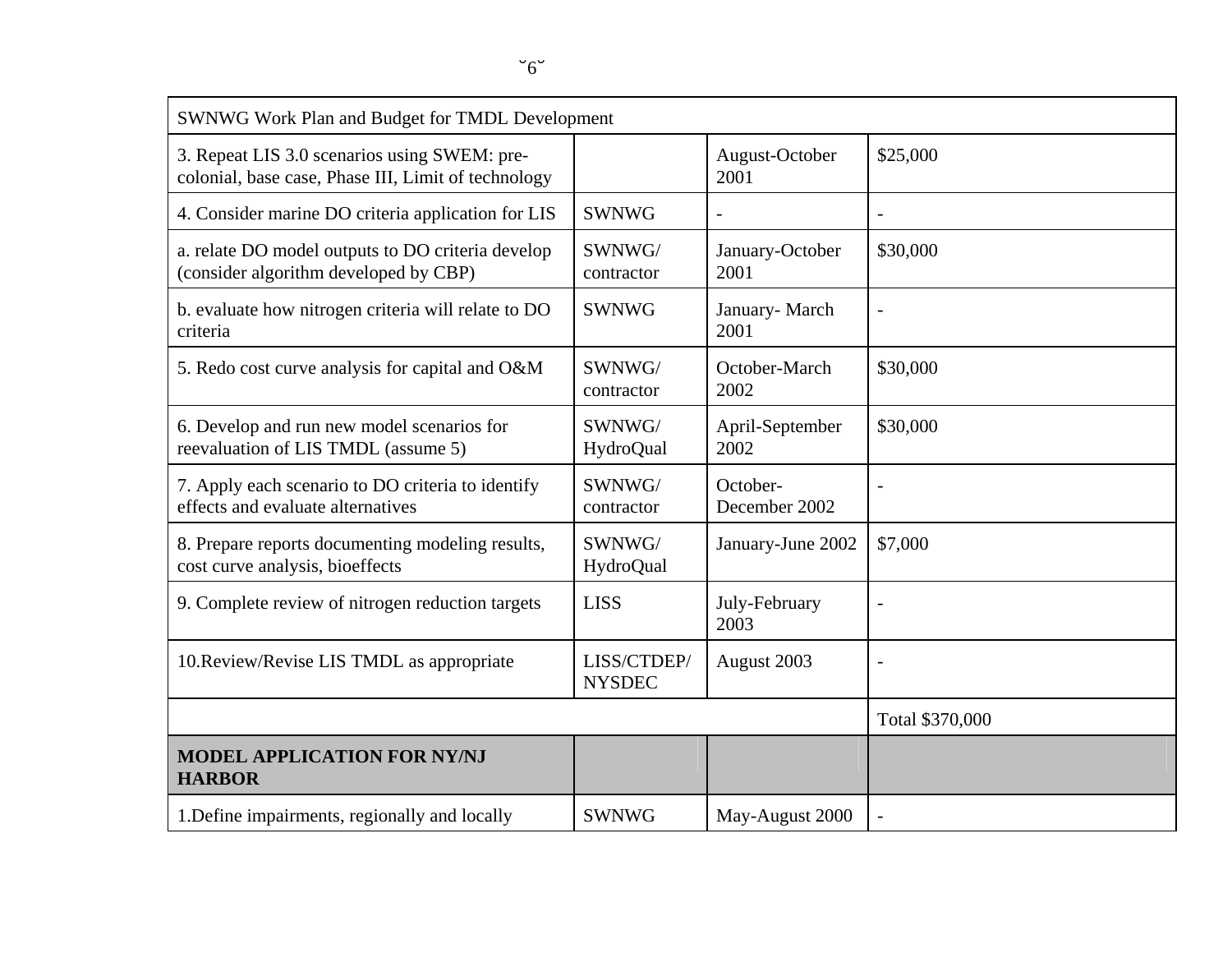| SWNWG Work Plan and Budget for TMDL Development                                                                                              |                      |                            |                          |  |  |
|----------------------------------------------------------------------------------------------------------------------------------------------|----------------------|----------------------------|--------------------------|--|--|
| compared to current standards                                                                                                                |                      |                            |                          |  |  |
| 2. Confirm location and extent of TMDLs, i.e.<br>harborwide or in segments, and schedule                                                     | <b>SWNWG</b>         | August-December<br>2000    |                          |  |  |
| 3. Develop endpoints for impairments considering<br>DO, clarity, nutrient concentration                                                      | <b>SWNWG</b>         | January-October<br>2001    | $\overline{\phantom{0}}$ |  |  |
| a. Consider marine DO criteria application for<br>Harbor and relate DO model outputs to DO criteria<br>(consider algorithm developed by CBP) | SWNWG/<br>contractor | January-October<br>2001    | \$25,000                 |  |  |
| b. evaluate how nitrogen criteria will relate to DO<br>criteria and other impairment endpoints                                               | <b>SWNWG</b>         | January-March<br>2001      | $\overline{\phantom{a}}$ |  |  |
| 4. Review/confirm base case loading data and<br>develop control options                                                                      | SWNWG/<br>contractor | October-June<br>2002       | \$50,000                 |  |  |
| a. Confirm SWEM base loads                                                                                                                   |                      | 2 month                    | $\overline{\phantom{0}}$ |  |  |
| b. develop watershed-based loads                                                                                                             |                      | 3 months                   | $\overline{\phantom{a}}$ |  |  |
| c. develop controls/costs for watershed controls                                                                                             |                      | 4 months                   |                          |  |  |
| 4. Develop scenarios for preliminary planning, e.g.<br>effect of controls on Hudson River suspended<br>sediment load (assume 5 runs)         | SWNWG/<br>HydroQual  | January-<br>September 2001 | \$30,000                 |  |  |
| 5. Develop model scenarios for Harbor TMDLs<br>(assume 10 runs)                                                                              | SWNWG/<br>HydroQual  | July-March 2002            | \$60,000                 |  |  |
| a. consider cost curve analysis or other procedure<br>to develop scenarios                                                                   |                      |                            |                          |  |  |
| 6. Apply each scenario to selected endpoint(s) to                                                                                            | SWNWG/               | April-June 2002            |                          |  |  |